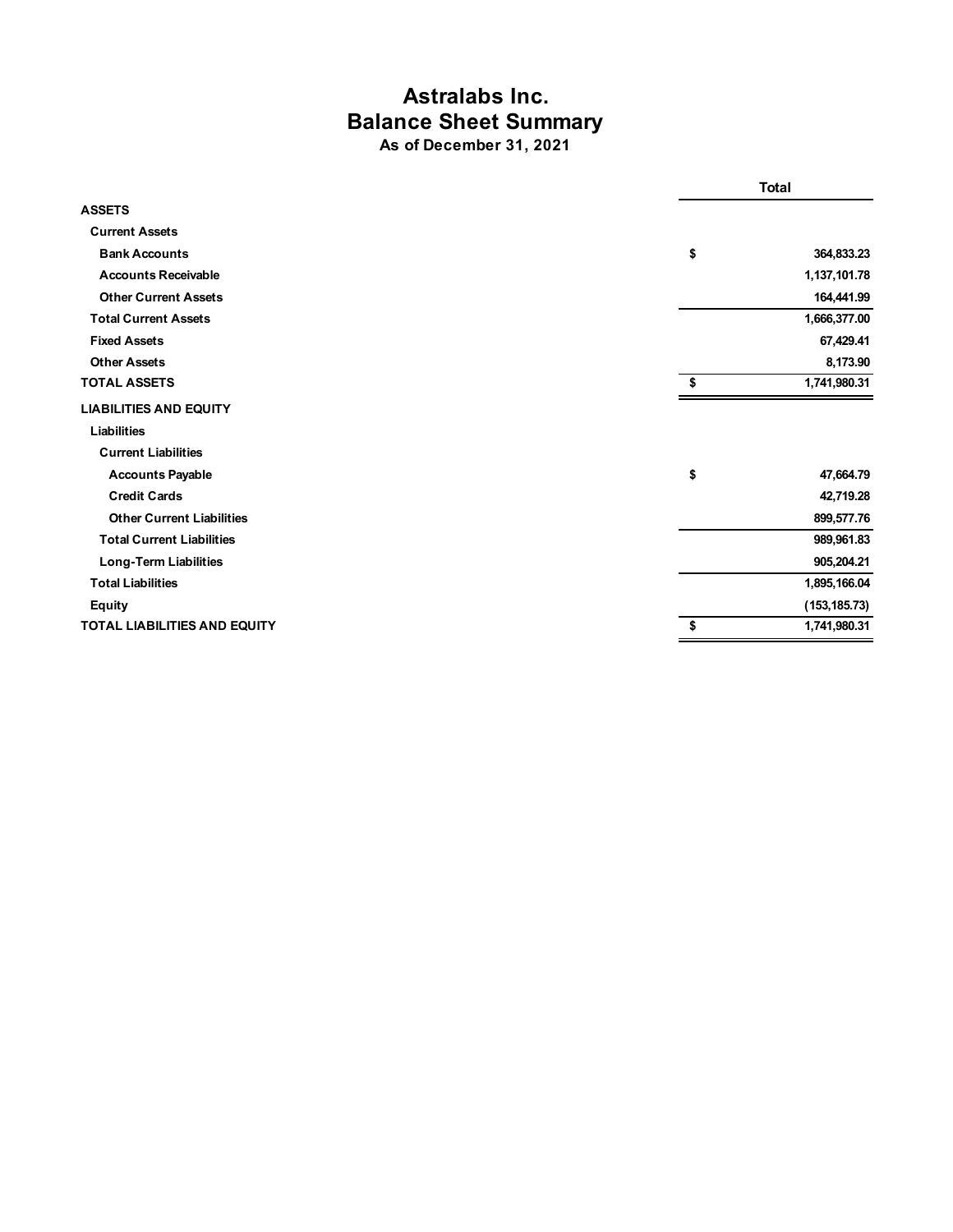## **Astralabs Inc. Profit and Loss January - December 2021**

|                              |    | <b>Total</b>   |  |
|------------------------------|----|----------------|--|
| Revenue - Net                | \$ | 9,001,032.11   |  |
| <b>Operating Expenses</b>    |    | 11,020,885.26  |  |
| <b>Operating Loss</b>        |    | (2,019,853.15) |  |
| Other Income (expense):      |    |                |  |
| Kingscrowd Asset Sale Income |    | 5,128.30       |  |
| Other Income                 |    | 67,370.65      |  |
| <b>Interest Expense</b>      |    | (370, 154.70)  |  |
| Total other expenses, net    |    | (297, 655.75)  |  |
| <b>Net loss</b>              | \$ | (2,317,508.90) |  |